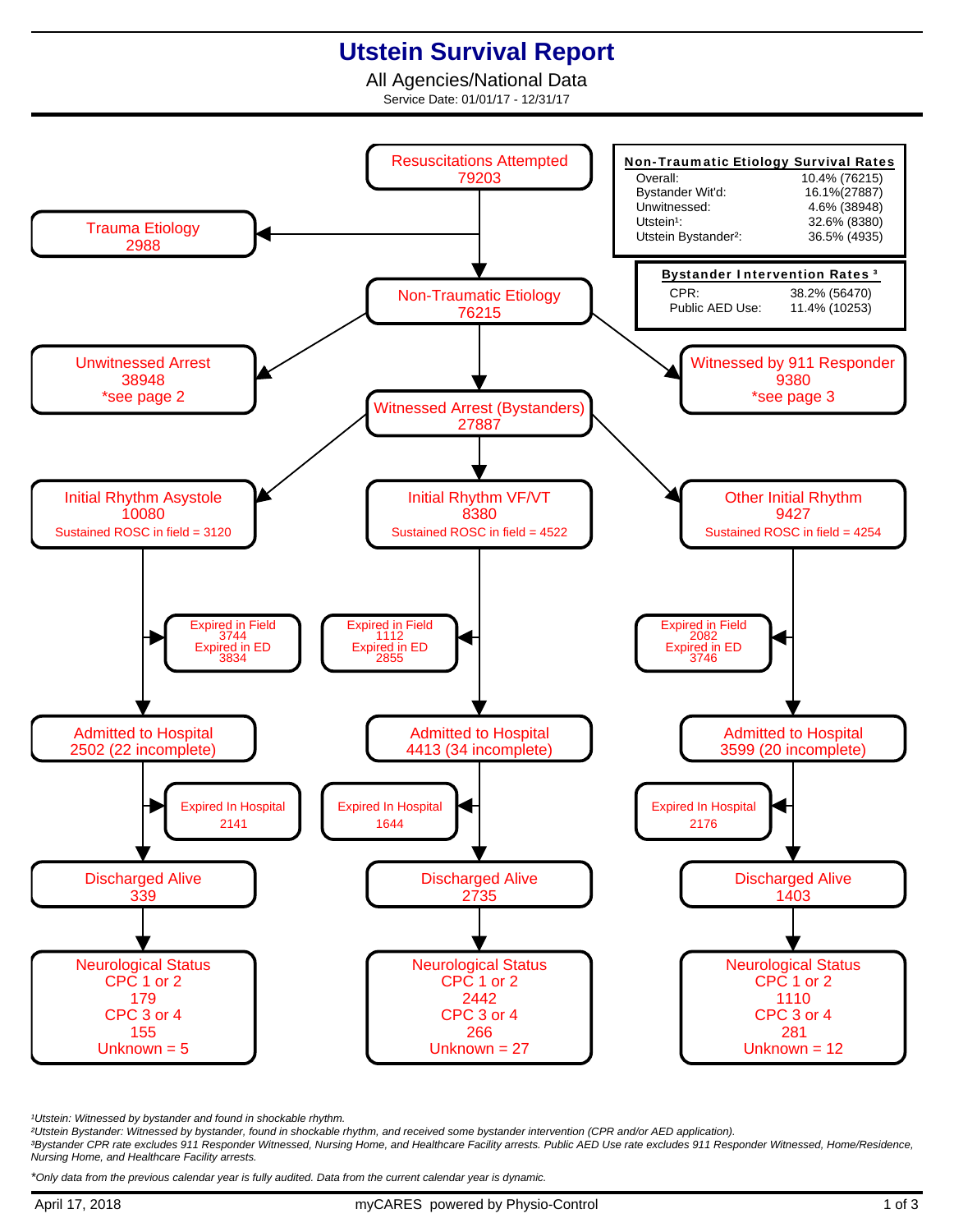## **Utstein Survival Report**

All Agencies/National Data Service Date: 01/01/17 - 12/31/17